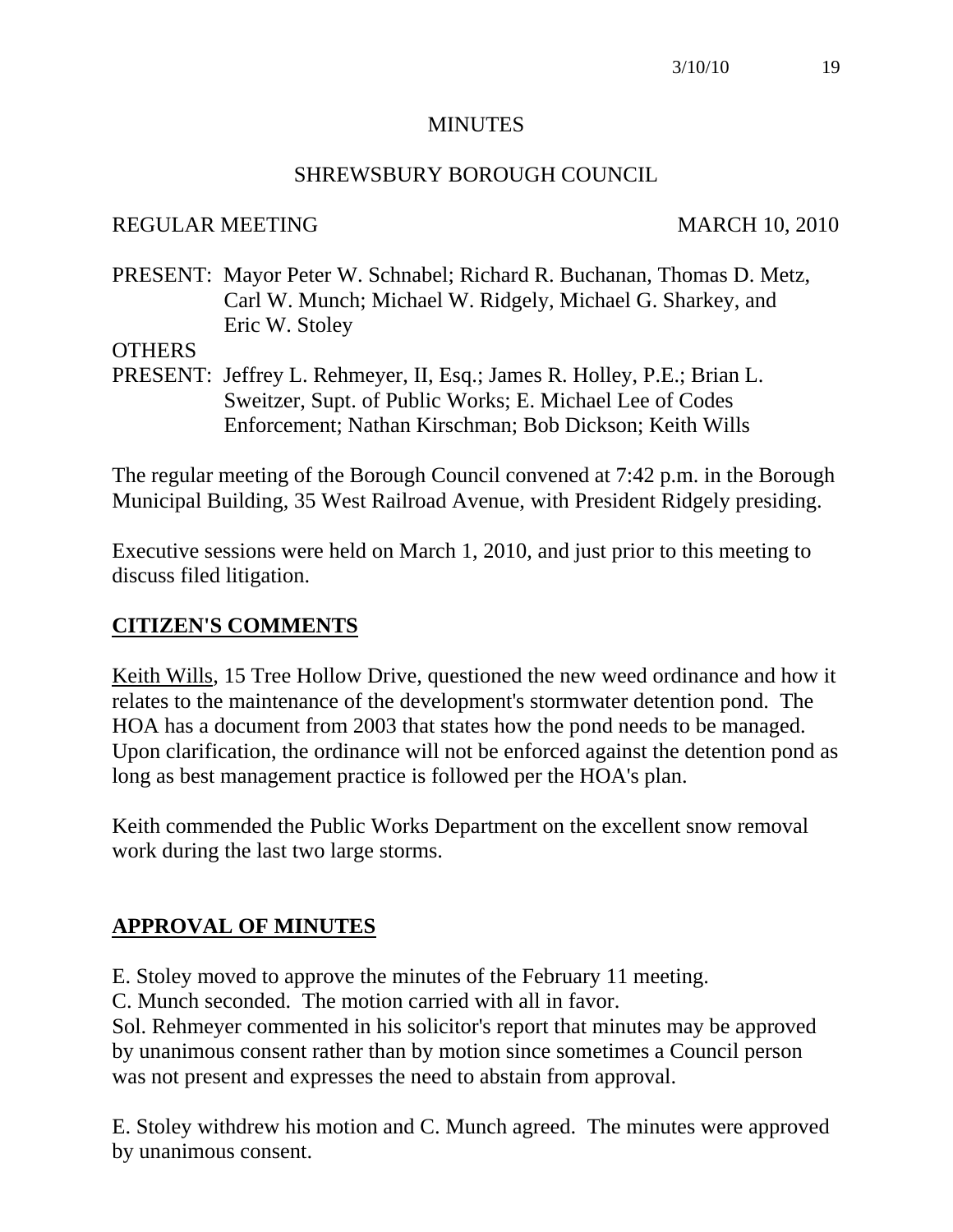# **APPROVAL OF EXPENDITURES AND REPORT OF ACCOUNTS**

T. Metz moved to approve the expenditures and report of accounts for January, 2010.

M. Sharkey seconded. The motion carried with all in favor.

# **BILL LIST**

The bill list for February was presented. General account: check numbers 9935 thru 9979; Water account: check numbers 4307 thru 4320; Sewer account: check numbers 4153 thru 4162; Highway Aid: check numbers 785 and 786.

E. Stoley moved to approve the February bill list.

C. Munch seconded. The motion carried with all in favor.

New Freedom Borough for Rose Ambulance health insurance(6 family and three single plans) for 2009, \$30,488.43 and Rose Ambulance for workers compensation insurance for 2009, \$5,474.70.

E. Stoley moved to approve the two bills for Rose Ambulance.

T. Metz seconded. The motion carried with all in favor.

# **PAYROLL REGISTER**

M. Sharkey and R. Buchanan moved to approve the February 9 and 23 payroll registers.

T. Metz seconded. The motion carried with all in favor.

# **SUBDIVISION AND LAND DEVELOPMENT BUSINESS**

E. Stoley reported a final subdivision plan was filed for property at 25 Plank Road to subdivide the house from the remaining land. It will be reviewed at the April 13 staff review.

# **Southern Regional Police Department** – Richard R. Buchanan

R. Buchanan reviewed the January police report. It was decided that barking dog complaints be handled through Hemler, ACS as the police time is better spent on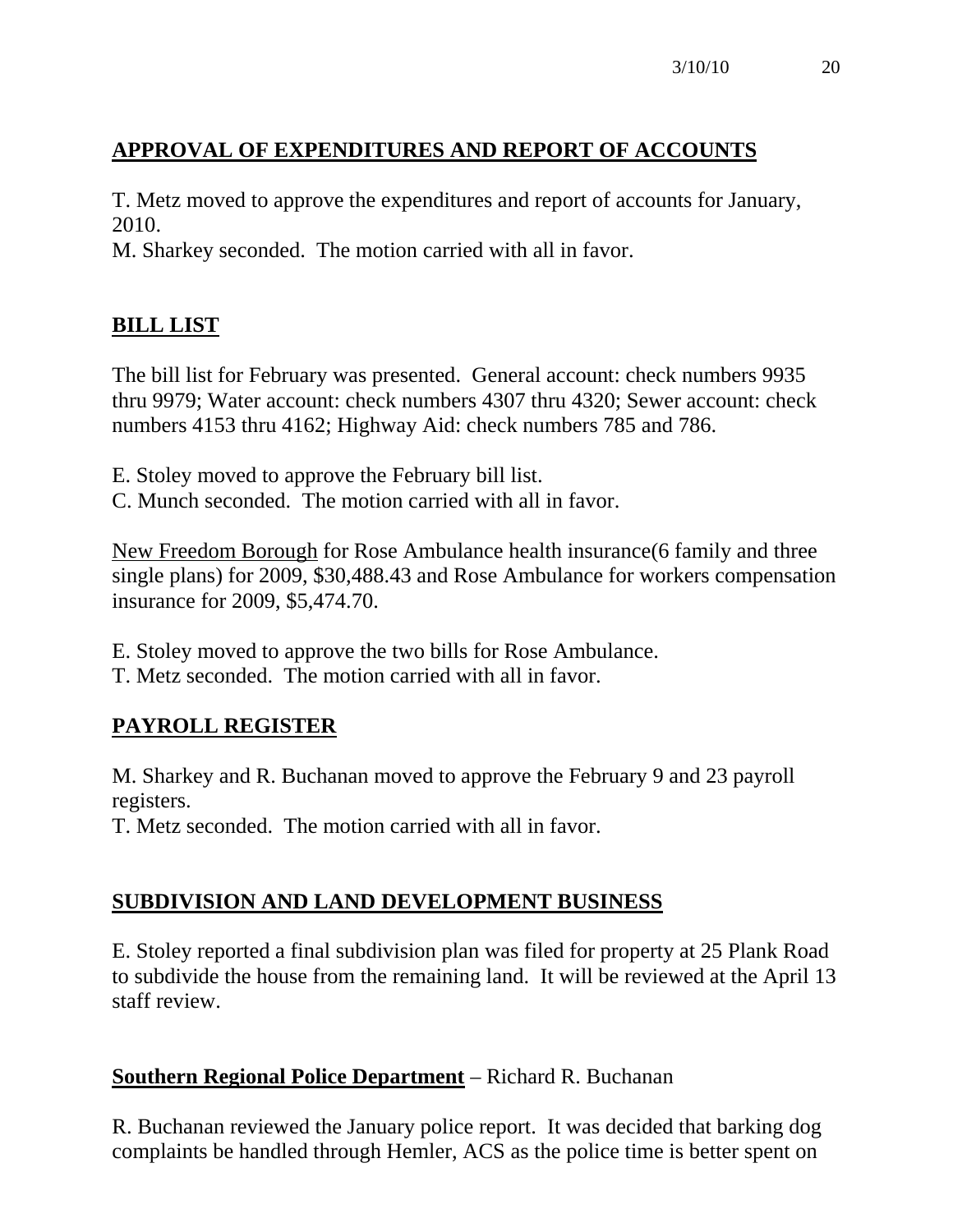other matters. In order for Hemler, ACS to use outside information, the complainant needs to record the barking dog both visually and with audio. Between the hours of 7:00 a.m. and 10:00 p.m., the recording needs to be for 15 minutes and for five minutes during the hours of 10 p.m. and 7:00 a.m.

# **Codes Enforcement** – E. Michael Lee

The sign company has withdrawn the application for the proposed CVS store and they will comply with the sign section in the zoning ordinance.

# **Water & Sewer** – Richard R. Buchanan

# Public Notification Autodialer

A notification system needs to be in place by May 1 under the Department of Environmental Protection's new guidelines. The system can be used for failure of a chemical application system, water main breaks, boil notices, delinquent payments, water flushing, etc. Two quotes were received: Swiftreach \$3,625.00 unlimited call package per year; and One Call Now \$2,500.00 unlimited call package per year. Sol. Rehmeyer reviewed the agreement for One Call Now and will present several suggestions to the company prior to Council signing the agreement. It was suggested that references be requested for the Swiftreach system.

R. Buchanan moved to authorize the purchase of an autodialing system at a cost not to exceed \$3,000.00, subject to Sol. Rehmeyer's comments. E. Stoley seconded. The motion carried with all in favor.

# Department of Environmental Protection Fee

The Department will present a Chapter 109 Drinking Water Fee package to the Technical Advisory Committee at an upcoming meeting. The fee package will be based on water system population and the annual fee will be between \$300.00 and \$60,000.00. The fee is to generate \$8.4 million and cover 75% of DEP's budget.

# 60 East Forrest Avenue Gun Shop/ Garage at 241 North Main Street

An applicant is in the preliminary stages of housing a gun shop on East Forrest Avenue behind Power Printing. The shop would store guns, cleaning solution and ammunition containing gun powder. The property is located in Zone 2 of our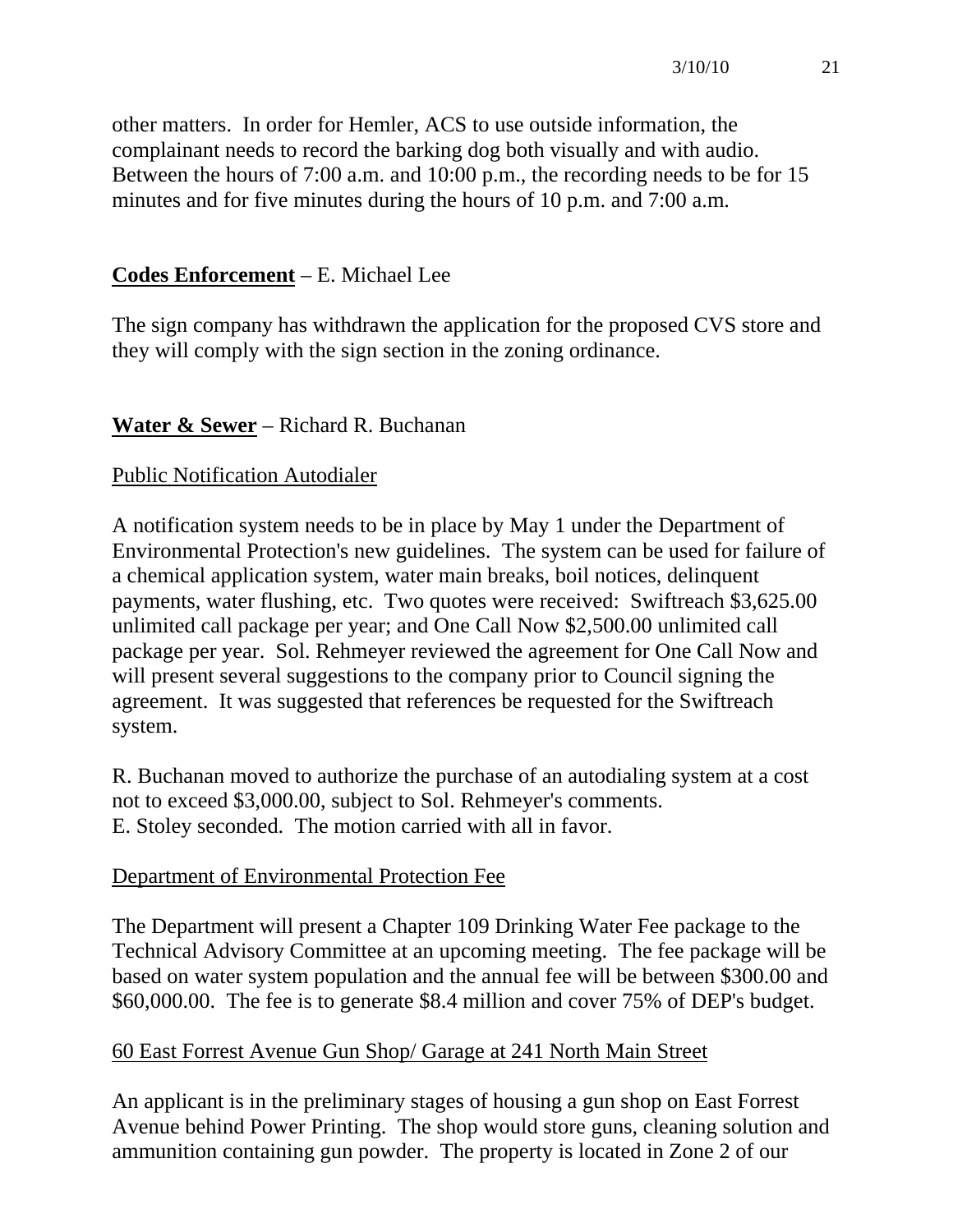Wellhead Protection Plan. The ordinance does not allow bulk storage of regulated substances. A facilities profile sheet was received for a proposed garage at 241 North Main Street, Zone 2. The Wellhead Protection Committee will meet to review both submissions.

# 505 Elm Drive Sewer Backup

The lateral was televised and several leaks with smashed piping were found. Springfield Contractors was hired to replace the Borough's lateral along the road. This was an emergency repair.

# Aqua Pennsylvania Potential Purchase

Aqua Pennsylvania is requesting consideration if the Borough plans on selling the water system. The York Water Company has the right of first refusal due to the emergency connection agreement.

## Water Rate Increase

E. Stoley moved to approve option 2 as presented and to adopt Ordinance 2010-3 to increase the water rates effective with the first quarter billing.

R. Buchanan seconded. Roll call vote:

| <b>Buchanan</b> | yes, in favor                                       |
|-----------------|-----------------------------------------------------|
| Metz            | yes, in favor                                       |
| Munch           | yes, in favor                                       |
| Stoley          | yes, in favor                                       |
| Sharkey         | no, opposed because of the pricing within the tiers |
| Ridgely         | yes, in favor                                       |

## Resolution 2010-3 For Reimbursement Plank Road Bridge Raising

E. Stoley moved to adopt Resolution 2010-3 for 50% reimbursement for the moving of the water line and hydrant at 27 Plank Road in connection with the PennDOT bridge raising project. The estimated cost of the work is \$4,200.00. R. Buchanan seconded. The motion carried with all in favor.

# **Public Roads & Lighting** – Eric W. Stoley

Winter Snow Removal Costs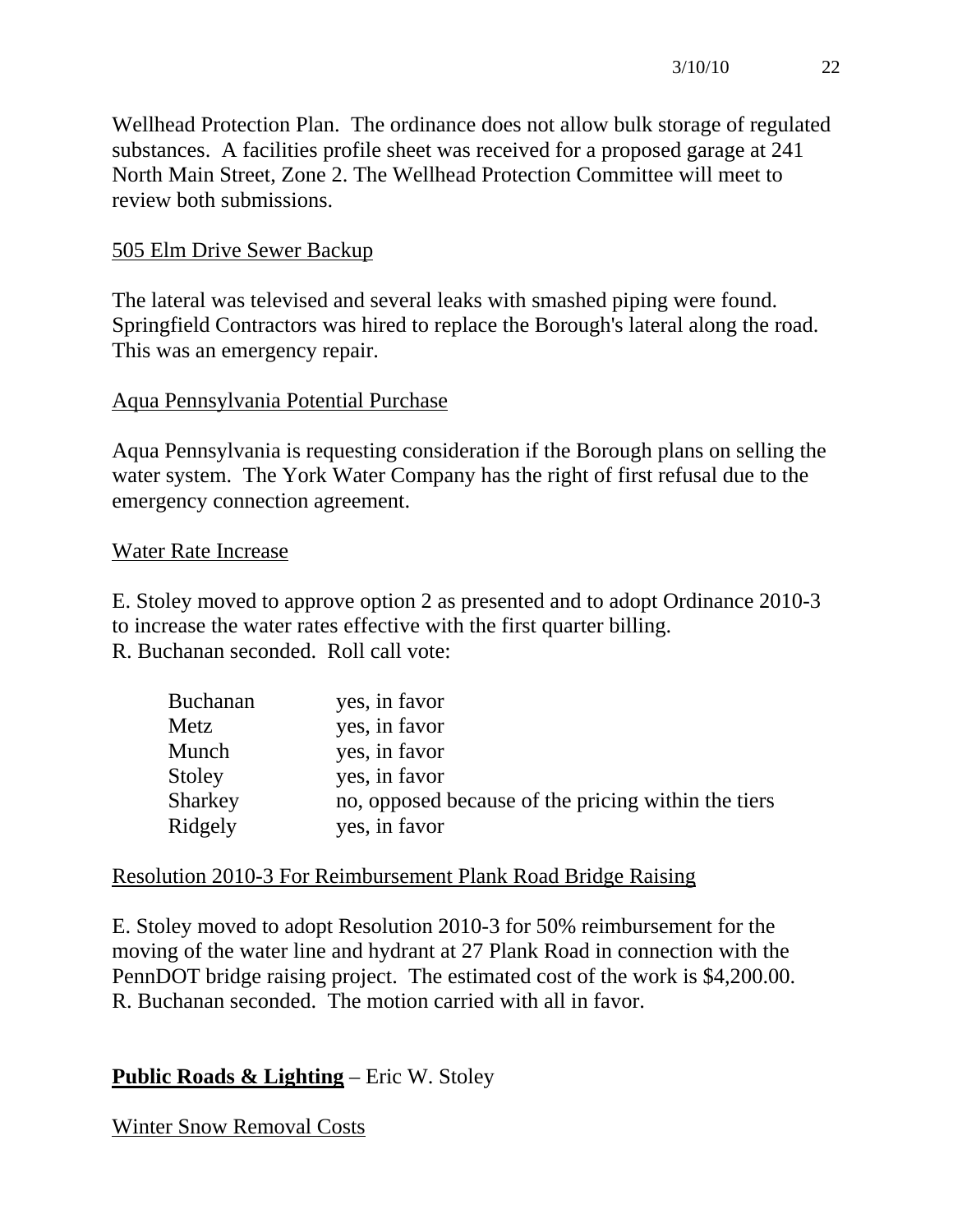A total of \$31,047.19 was spent to date on snow removal costs.

#### Snow Removal

A letter was received from Dennis and Judy Wertz commending the Public Works Department for the recent snow removal work.

#### Devonshire Drain

Several neighbors would like the stones removed from around the drain. Eng. Holley prepared a sketch of how the drain can be altered. The stones are not needed now since the development is finished.

E. Stoley moved that the residents be advised they can remove the stones per the drawing done by Eng. Holley at their cost and labor. M. Sharkey seconded. The motion carried with all in favor.

#### **Public Lands & Buildings and Finance**

#### Trash Pump

E. Stoley moved to authorize spending up to \$500.00 to replace the two inch pump with a three inch pump.

T. Metz seconded. The motion carried with all in favor.

#### **ENGINEER'S REPORT**

#### Scout House Pole Building

Since the grant was in the Borough's name, the pole building will need to be put out for bid. Eng. Holley met with Scout leaders, Brian Sweitzer, and Mike Lee to gather information for the specifications for a 24' x 24' x 10' pole building with a concrete floor, one personnel door and an overhead door. Thirteen trees need to be removed, three of which have a power line overhead. Met Ed needs to disconnect and remove an overhead line to the house next door that is no longer used. Eng. Holley, Mike Lee, and Brian Sweitzer are donating their time to work on the bids and inspections. The Public Works Department is to do the pad preparation with stones, water line, sewer line to both buildings, dig the sidewalk from the old to new building, fill dirt and top soil after building is erected, and removal of three stumps. The grant was for \$15,000.00 and the Scouts have \$8,000.00. The tree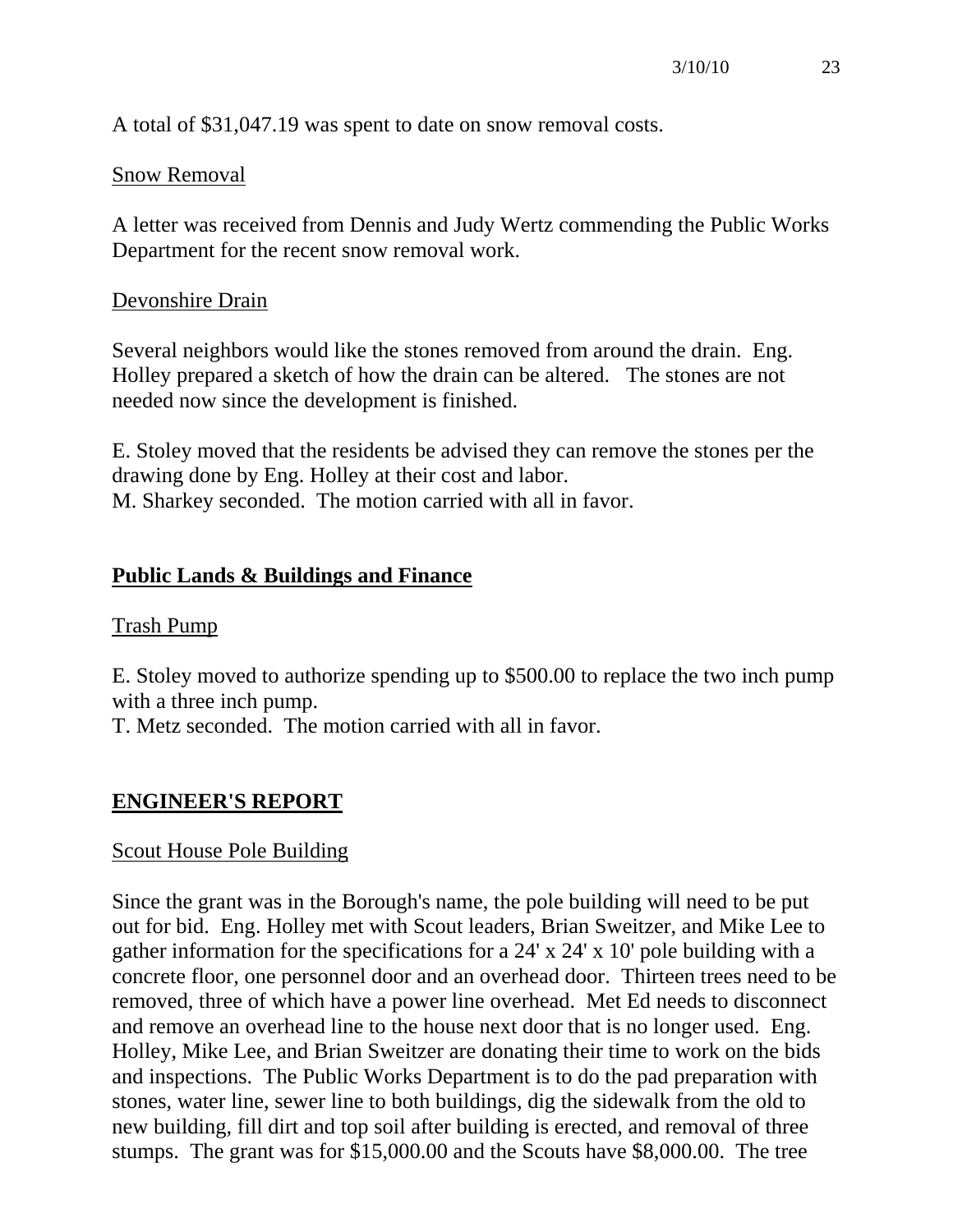removal could run about \$6,000.00. Extra costs for stone, top soil, pipe, etc. need to be calculated.

It was decided to wait until next month to authorize the advertisement for bids until the extra costs can be calculated.

# **SOLICITOR'S REPORT**

# Shrewsbury Square Shopping Center Buffer

Sol. Rehmeyer will prepare an amendment to the buffer easement agreement if the homeowner on Cardinal Drive agrees that five trees behind 12 Fawn Drive can be removed and not replaced.

## Wellhead Protection Ordinance

Sol. Rehmeyer is coordinating with the Township's solicitor to include the recently adopted wellhead protection ordinance into the Township's zoning ordinance as part of the revision.

## **Public Safety, Welfare and Personnel** – Thomas D. Metz

## **Secretary's Report** – Cindy L. Bosley

The next meeting of the York County Borough's Association is March 25. The Secretary asked if notices should be mailed to neighbors when the wellhead protection committee meets to review a facilities profile sheet for a property and the answer was no. If there is a zoning hearing, they will get notified as part of that procedure.

## **York Area Tax Bureau** – Thomas D. Metz

The next meeting is on March 29.

## **Subdivision, Land Development and Zoning** – Eric W. Stoley

## **Planning Commission/Regional Planning Commission** – Eric W. Stoley